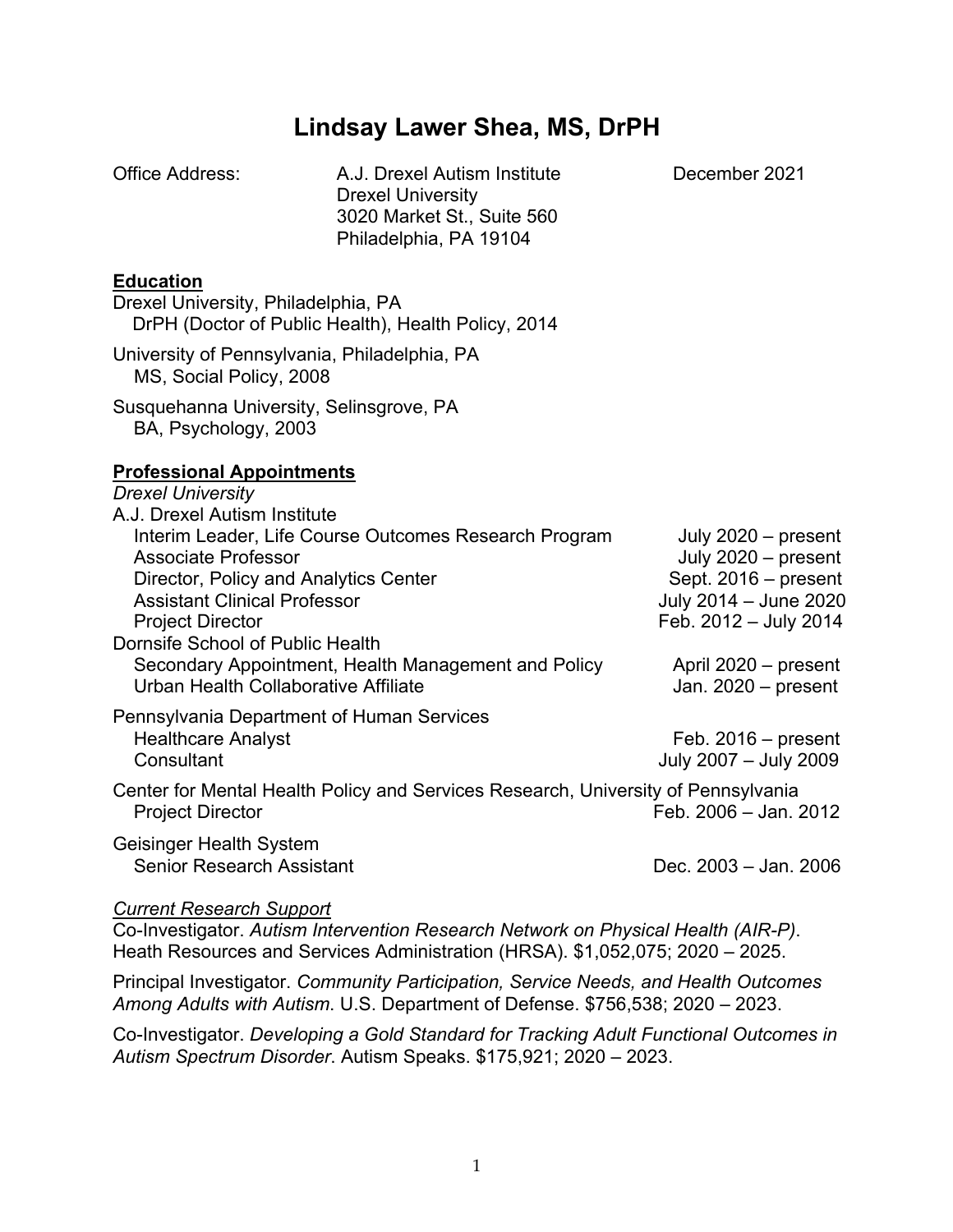Principal Investigator. *Alternative Approaches to Support ASD Services for Young Adults*. National Institute for Mental Health (NIMH). 1R01MH117653-01, \$1,409,779; 2018 – 2022.

Principal Investigator. *Identifying Co-Occurrence and Service Use Profiles of Alzheimer's Disease and Autism Spectrum Disorder.* National Institute on Aging; Supplemental funding, \$357,147; 2020-2021.

Co-Investigator. *Philadelphia Autism Network – Self-Advocates (PAN-S) Webinar Series.* Eagles Autism Foundation, \$24,823; 2020-2021.

Co-Investigator. *Educational Disparities Experienced by Individuals with Autism Spectrum Disorder.* Drexel University Rapid Response Research Fund, \$5,000; 2020- 2021.

Principal Investigator. *Autism Transition Research Project (ATRP)*. Heath Resources and Services Administration (HRSA). \$2,000,000; 2017 – 2022.

Principal Investigator. *Philadelphia Autism Service Navigator*. City of Philadelphia, Community Behavioral Health (CBH). \$125,000; 2020 – 2021.

Principal Investigator. *Philadelphia Autism Project*. City of Philadelphia, Department of Behavioral Health and Intellectual disAbility Services (DBHIDS). \$250,000; 2020 – 2021.

### *Completed Research Support*

Principal Investigator. *International Society for Autism Research 2020 Policy Brief: Autism and the Criminal Justice System*. International Society for Autism Research. \$20,000; 2019 – 2020.

Principal Investigator. *Community Autism Peer Support Training and Consultation*. Community Behavioral Health (CBH). \$72,587; 2019 – 2020.

Principal Investigator. *Exploring Feasibility of Merged Data Analysis Projects in Community-Based Autism Research*. Autism Speaks. \$35,000; 2020.

Principal Investigator. *Measuring Implementation of a Certified Peer Support Service for Transition Age Youth with Autism Spectrum Disorder*. Drexel University Urban Health Collaborative. \$15,000; 2018 – 2019.

Principal Investigator. *Philadelphia Autism Project Care Navigator Summit*. Philadelphia Department of Public Health, Children with Special Health Care Needs. \$3,000; 2018.

Principal Investigator. *Evaluation of the Philadelphia Autism Centers for Excellence*. Community Behavioral Health (CBH). \$125,000; 2016 – 2018

Principal Investigator. *Cooking with Confidence for Individuals with Autism*. Drexel University ExCITe Center. \$5,000; 2017 – 2018

Project Director. *Autism Services, Education, Resources, and Training Collaborative Eastern Region (ASERT)*. Commonwealth of Pennsylvania, Bureau of Autism Services. \$960,000; 2011 – 2016.

### **Publications**

*Published Peer-Reviewed Articles*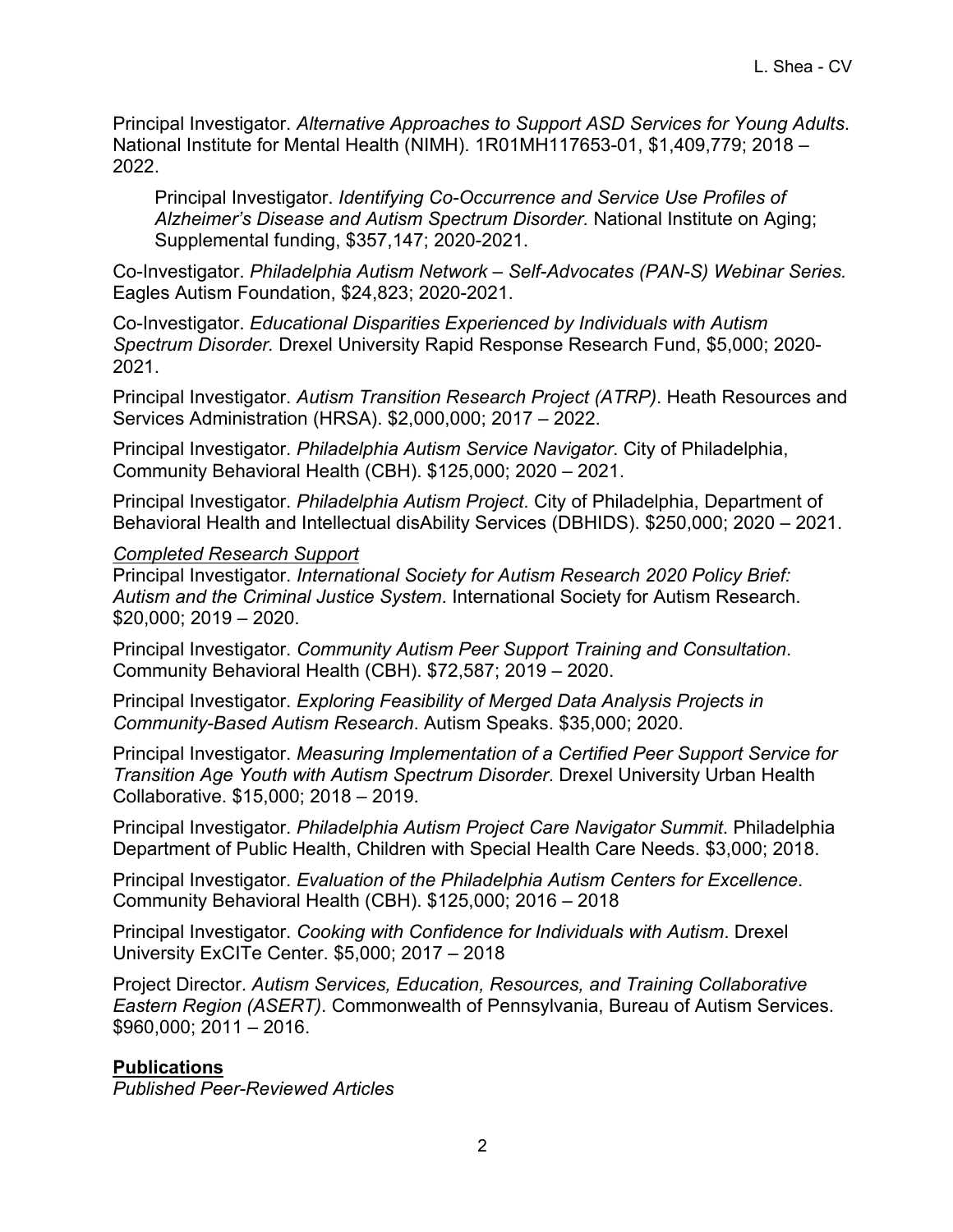- *1.* Schott W, Tao S, **Shea L**. Co-occurring conditions and racial-ethnic disparities: Medicaid-enrolled adults on the autism spectrum. *Autism Research,* 2021. EPub ahead of print.
- 2. Koffer Miller K, Becker A, Cooper D, Verstreate K, **Shea L**. Justice system interactions among autistic individuals: A multiple methods analysis. *Crime & Delinquency,* 2021. EPub ahead of print.
- 3. Song W, Salzer M, Nonnemacher S, **Shea L**. Community participation among autistic adults and associated characteristics: A latent class analysis. *Research in Autism Spectrum Disorders*, 2021. EPub ahead of print.
- 4. **Shea L**, Tao S, Marcus S, Mandell D, Epstein A. Medicaid disruption among transition-age youth on the autism spectrum. *Medical Care Research and Review, 2021.* EPub ahead of print.
- 5. Grosse S, Nichols P, Nyarko K, Maenner M, Danielson ML, **Shea L**. Heterogeneity in autism spectrum disorder case-finding algorithms in United States health administrative database analyses. *Journal of Autism and Developmental Disorders, 2021.* EPub ahead of print.
- 6. Schott W, Tao S, **Shea LL**. COVID-19 risk: Adult Medicaid beneficiaries with autism, intellectual disability, and mental health conditions. *Autism, 2021*. EPub ahead of print.
- 7. Vivanti G, Tao S, Lyall K, Robins D, **Shea L**. The prevalence and incidence of earlyonset dementia among Medicaid-enrolled adults with autism spectrum disorder. *Autism Research, 2021.* EPub ahead of print.
- 8. **Shea LL,** Cooper D, Wilson, AB. Preventing and improving interactions between autistic individuals and the criminal justice system: A roadmap for research. *Autism Research,* 2021. EPub ahead of print.
- 9. **Shea LL**, Koffer Miller K, Verstreate K, Tao S, Mandell D. States' use of Medicaid to meet the needs of autistic individuals. *Health Services Research, 2021.* EPub ahead of print.
- 10. Benevides T, Carretta H, Rust G, **Shea L**. Racial and ethnic disparities in benefits eligibility and spending among adults on the autism spectrum: A cohort study using the Medicare Medicaid Linked Enrollee Data Source. *PLOS ONE, 2021.* EPub ahead of print.
- 11. Song W, **Shea L,** Nonnemacher S, Brusilovskiy E, Townley G, Salzer M. Correction to: Community participation comparison between adults on the autism spectrum and adults in the general population. *Journal of Autism and Developmental Disorders, 2021*: EPub ahead of print.
- 12. Song W, **Shea L,** Nonnemacher S, Brusilovskiy E, Townley G, Salzer M. Community participation comparison between adults on the autism spectrum and adults in the general population. *Journal of Autism and Developmental Disorders, 2021*: EPub ahead of print.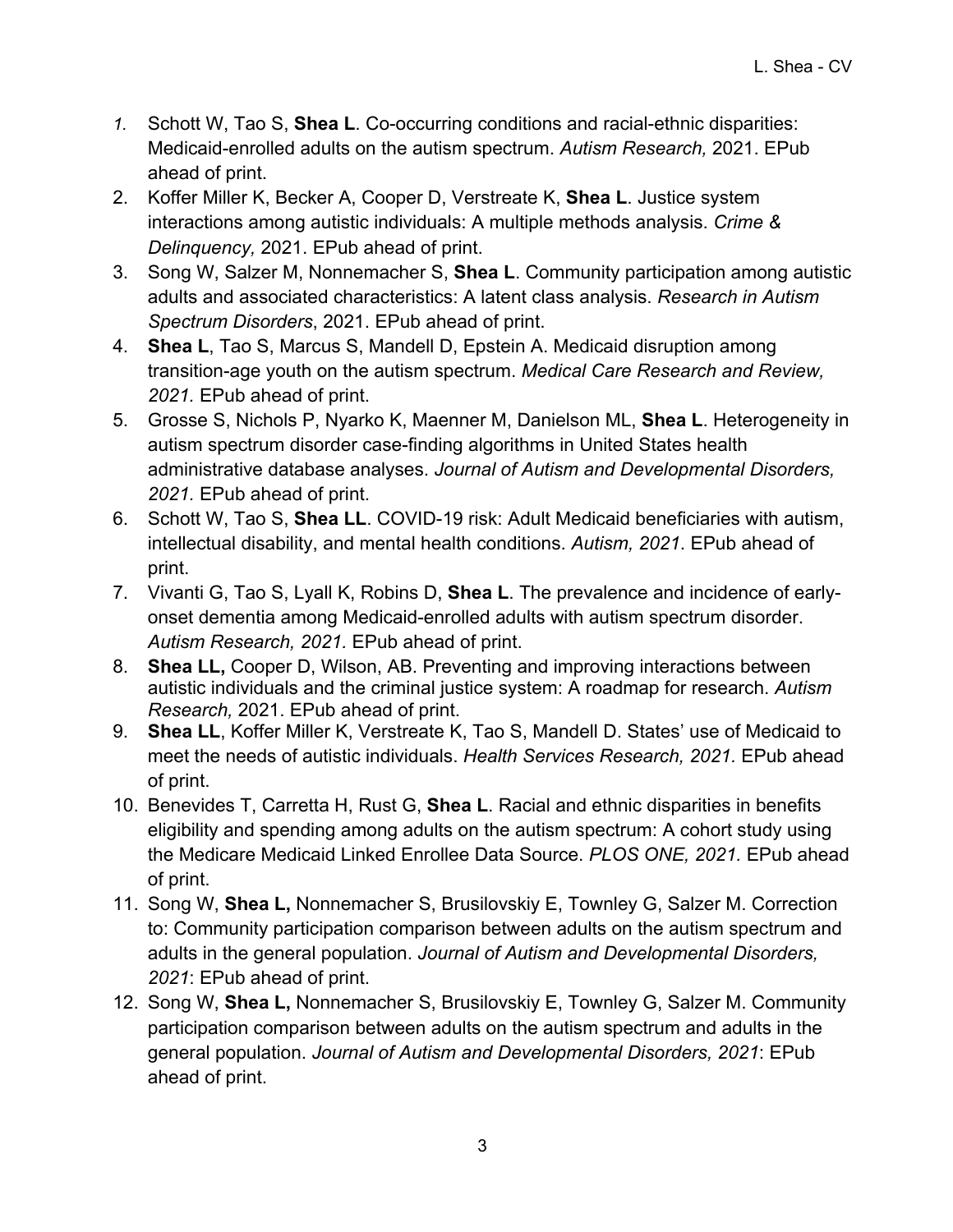- 13. **Shea L**, Verstreate K, Nonnemacher S, Salzer M. Self-reported community participation experiences and preferences of autistic adults. *Autism,* 2021: 25(5), 1295-1306.
- 14. **Shea L**, Nonnemacher S. Embedded research approaches to address the needs of the increasing, aging autistic population. *Healthcare: The Journal of Delivery Science and Innovation*, 2021: 9(2), Article 100517.
- *15.* Schott W, Tao S, Verstreate K, **Shea L**. Autism grows up: Medicaid's role in serving adults on the autism spectrum. *Psychiatric Services*, 2021: 72(5), 597.
- 16. Turcotte P, **Shea L**. Physical health needs and self-reported health status among adults with autism. *Autism (Special Issue),* 2020: 25(3), 695-704.
- 17. Schott W, Nonnemacher S, **Shea L**. Service use and unmet needs among adults with autism awaiting Home- and Community-Based Medicaid Services. *Journal of Autism and Developmental Disorders,* 2020: 51(4), 1188-1200.
- 18. **Shea L** Field R**,** Xie M, Marcus S, Newschaffer C, Mandell D. Transition-age Medicaid coverage for adolescents with autism and adolescents with intellectual disability. *American Journal on Intellectual and Developmental Disabilities*, 2019: 124(2), 174-185.
- 19. **Shea L**, Turcotte P, Xie M, Field R, Newschaffer CJ, Mandell DS. Brief Report: Service use and associated expenditures among adolescents with autism spectrum disorder transitioning to adulthood. *Journal of Autism and Developmental Disorders*, 2018: 48(9), 3223-3227.
- 20. Turcotte P, **Shea LL**, Mandell D. School discipline, hospitalization, and police contact overlap among individuals with autism spectrum disorder. *Journal of Autism and Developmental Disorders,* 2018: 48(3), 883-891.
- 21. Koffer Miller KH, Mathew M, Nonnemacher SL, **Shea LL**. Program experiences of adults with autism, their families, and providers: Findings from a focus group study. *Autism*, 2018: 22(3), 345-356.
- 22. Turcottte P, Mathew M, **Shea L**, Brusilovskiy E, Nonnemacher SL. Service needs across the lifespan for individuals with autism. *Journal of Autism and Developmental Disorders,* 2016: 46(7), 2480-2489.
- 23. Mathew M, Turcotte PF, Miller KH, **Shea L**. Cost-sharing implementation for children among state Medicaid programs. *Journal of Health Care Finance*, 2016: 42(3).
- 24. Noonan K, McCarthy M, **Shea L**, Marcus S, Mandell DS. A better IDEA: Best practice and outcomes-oriented remedies in public impact litigation for students with disabilities. *Journal of Research in Special Educational Needs,* 2016: 16(3), 178-186.
- 25. **Shea L**, Newschaffer CJ, Xie M, Myers SM, Mandell DS. Genetic testing and genetic counseling among Medicaid-enrolled children with autism spectrum disorder in 2001 and 2007. *Human Genetics*, 2014: 133(1), 111-116.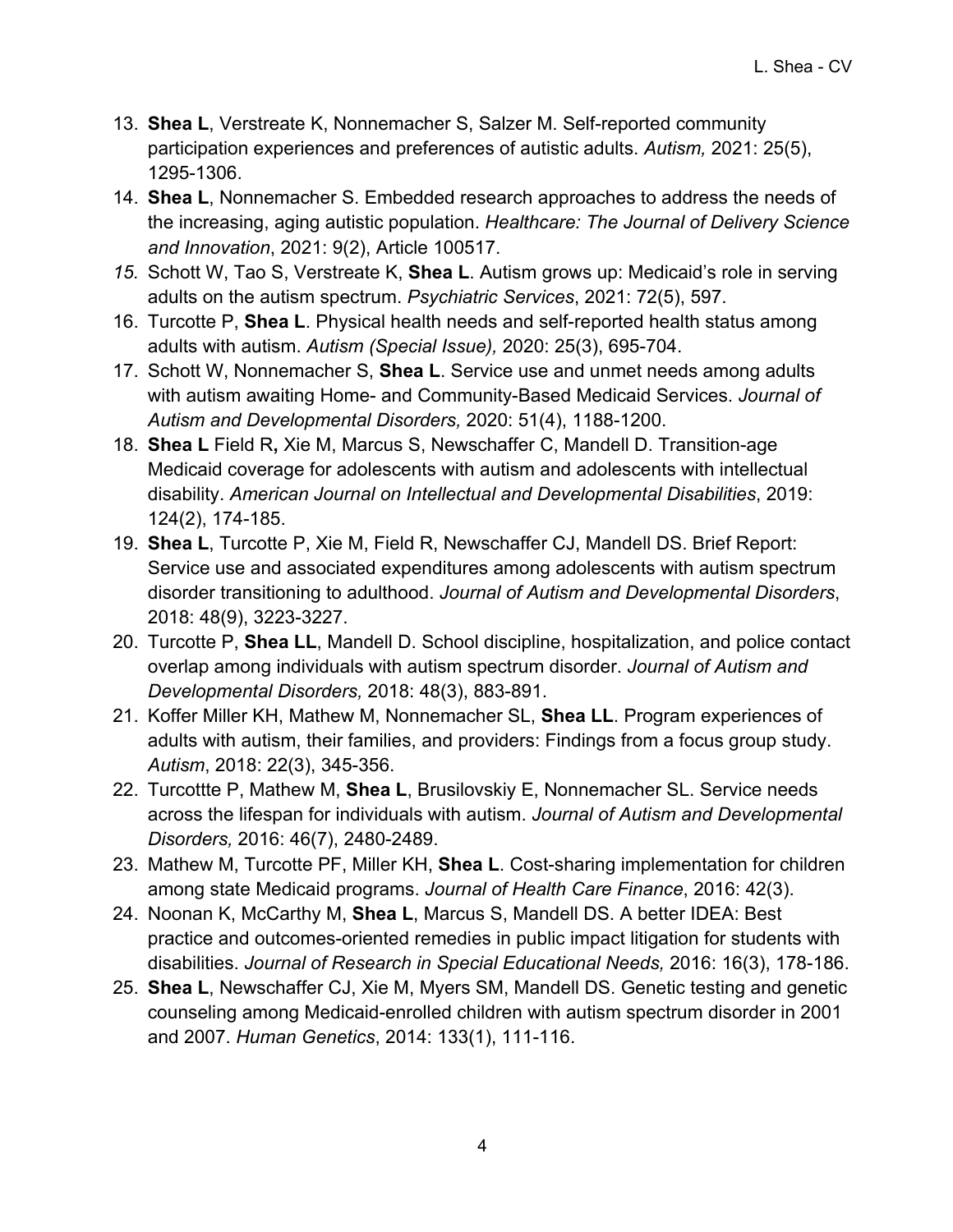- 26. Houser L, McCarthy M, **Lawer L**, Mandell DS. A challenging fit: Employment, child care, and therapeutic support in families of children with autism spectrum disorders. *Journal of Social Service Research,* 2014: 30(5), 681-698.
- 27. Burke JP, Jain A, Yang, W, Kelly JP, Kaiser M, Becker L, **Lawer L**, Newschaffer CJ. Does a claims diagnosis of autism mean a true case? *Autism,* 2014: 18(3), 321-330.
- 28. Semansky RM, Xie M, **Lawer LJ**, Mandell DS. How states use Medicaid to fund community-based services to children with autism spectrum disorders. *Psychiatric Services,* 2013: 64(10), 1051-1055.
- 29. Wang L, Mandell DS, **Lawer L**, Cidav Z, Leslie DL. Healthcare service use and costs for autism spectrum disorder: A comparison between Medicaid and private insurance. *Journal of Autism and Developmental Disorders,* 2013: 43(5), 1057-1064.
- 30. Cidav Z, **Lawer L**, Marcus SC, Mandell DS. Age-related variation in health service use and associated expenditures among children with autism. *Journal of Autism and Developmental Disorders,* 2013: 43(4), 924-931.
- 31. Mandell DS, Xie M, Morales KH, **Lawer L**, McCarthy M, Marcus SC. The interplay of outpatient services and psychiatric hospitalizations among Medicaid-enrolled children with autism spectrum disorders. *Archives of Pediatric and Adolescent Medicine*, 2012: 166(1), 68-73.
- 32. Mandell DS, **Lawer L**, Branch K, Brodkin ES, Healey K, Witalec R, Johnson DN, Gur RE. Prevalence and correlates of autism in a state psychiatric hospital. *Autism,* 2012: 16(6), 557-567.
- 33. Lerner MD, Haque OS, Northrup EC, **Lawer L,** Bursztajn HJ. Emerging perspectives on adolescents and young adults with high-functioning autism spectrum disorders, violence, and criminal law: Correction. *Journal of the American Academy of Psychiatry and the Law*, 2012: 40(3), 445.
- 34. Lerner MD, Haque OS, Northrup EC, **Lawer L,** Bursztajn HJ. Emerging perspectives on adolescents and young adults with high-functioning autism spectrum disorders, violence, and criminal law. *Journal of the American Academy of Psychiatry and the Law*, 2012: 40(3), 445.
- 35. Salzer MS, Baron RC, Brusilovskiy E, **Lawer L**, Mandell DS. Access and outcomes for persons with psychotic and affective disorders receiving Vocational Rehabilitation services. *Psychiatric Services*, 2011: 62(7), 796-799.
- 36. Mandell DS, Morales KH, Xie M, **Lawer L**, Stahmer AC, Marcus SC. Age of diagnosis among Medicaid-enrolled children with autism, 2001-2004. *Psychiatric Services*, 2010: 61(8), 822-829.
- 37. **Lawer L**, Brusilovskiy E, Salzer M., Mandell D. Use of vocational rehabilitative services among adults with autism. *Journal of Autism and Developmental Disorders*, 2009: 39, 487-494.

*Policy Briefs, Book Chapters, and Blogs*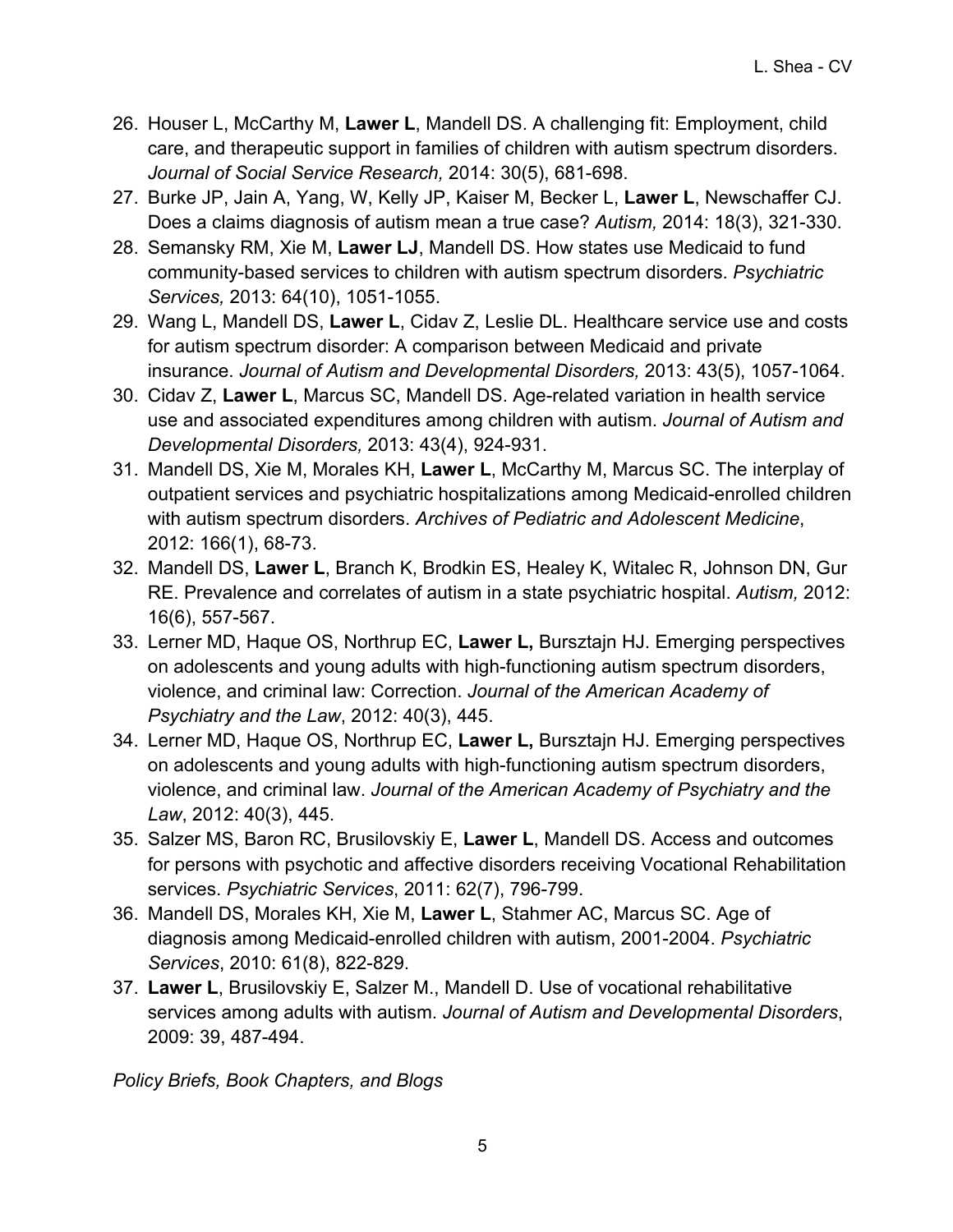- 1. Rast J, Garfield T, Roux A, Koffer Miler KH, Hund L, Tao S, Kerns C, Rosenau K, Hotez E, Anderson K, Shattuck P, **Shea L**, Shattuck P. National Autism Indicators Report: Mental Health**.** Philadelphia, PA: Life Course Outcomes Program, A.J. Drexel Autism Institute, Drexel University, August 2021.
- 2. Roux A, Rast J, Garfield T, Shattuck P, **Shea L**. National Autism Indicators Report: Family Perspectives on Services and Supports. Philadelphia PA: Life Course Outcomes Research programs, A.J. Drexel Autism Institute, Drexel University, May 2021.
- 3. Rast J, Roux A, Anderson K, Croen L, Kuo A, **Shea L**, Shattuck P. National Autism Indicators Report: Health and Health Care**.** Philadelphia, PA: Life Course Outcomes Program, A.J. Drexel Autism Institute, Drexel University, November 2020.
- 4. Wong M, Rietzen C, Fitzgerald E, Richardson C, Uppal D, **Shea L**. Cooking with Confidence: Partnering to support teenagers and young adults on the autism spectrum. *Public Libraries Magazine,* 2020: 59(4), 34-44.
- 5. **Shea L**, Miller KK. Medicaid and Autism Spectrum Disorder. In: Encyclopedia of Autism Spectrum Disorder. FR Volkmar (Ed.). New York, NY: Springer Publishing Company. 2020.
- 6. **Shea L**, Schott W, Bascom J, Pettit A. Autistic Perspectives Needed: Community Participation Services and Research are at a Critical Juncture. Health Affairs Blog. https://www.healthaffairs.org/do/10.1377/hblog20190711.614036/full/. 2019.
- 7. **Shea L**, Mandell D, Newschaffer C. Research and Policy Development (Chapter 15). In: Integrated Health Care for People with Autism Spectrum Disorder. E Giarelli & K Fisher (Eds.). Springfield, IL: Charles C Thomas Publishing. 2016.
- 8. **Shea L**. Pennsylvania Autism Census Update. 2014. www.paautism.org/census
- 9. **Shea L**. Pennsylvania Autism Needs Assessment, 2011. www.paautism.org/needsassessment
- 10. **Lawer L**, Mandell DS. Pennsylvania Autism Census Project: Final Report. 2009.

### **Journal Reviewer**

*Autism (*2015*,* 2017, 2020, 2021) *Autism in Adulthood (2021) Autism Research* (2018, 2019, 2021) *BMC Psychiatry* (2015) *Disability and Health (2021) Implementation Science Communication (2021) Journal of Applied Research in Intellectual Disabilities (2021) Journal of Autism and Developmental Disorders* (2019, 2021) *Journal of Genetic Counseling* (2017) *Medical Care* (2018, 2019) *Medical Genetics* (2016) *Psychiatric Services* (2020) *Research in Autism Spectrum Disorders* (2020, 2021)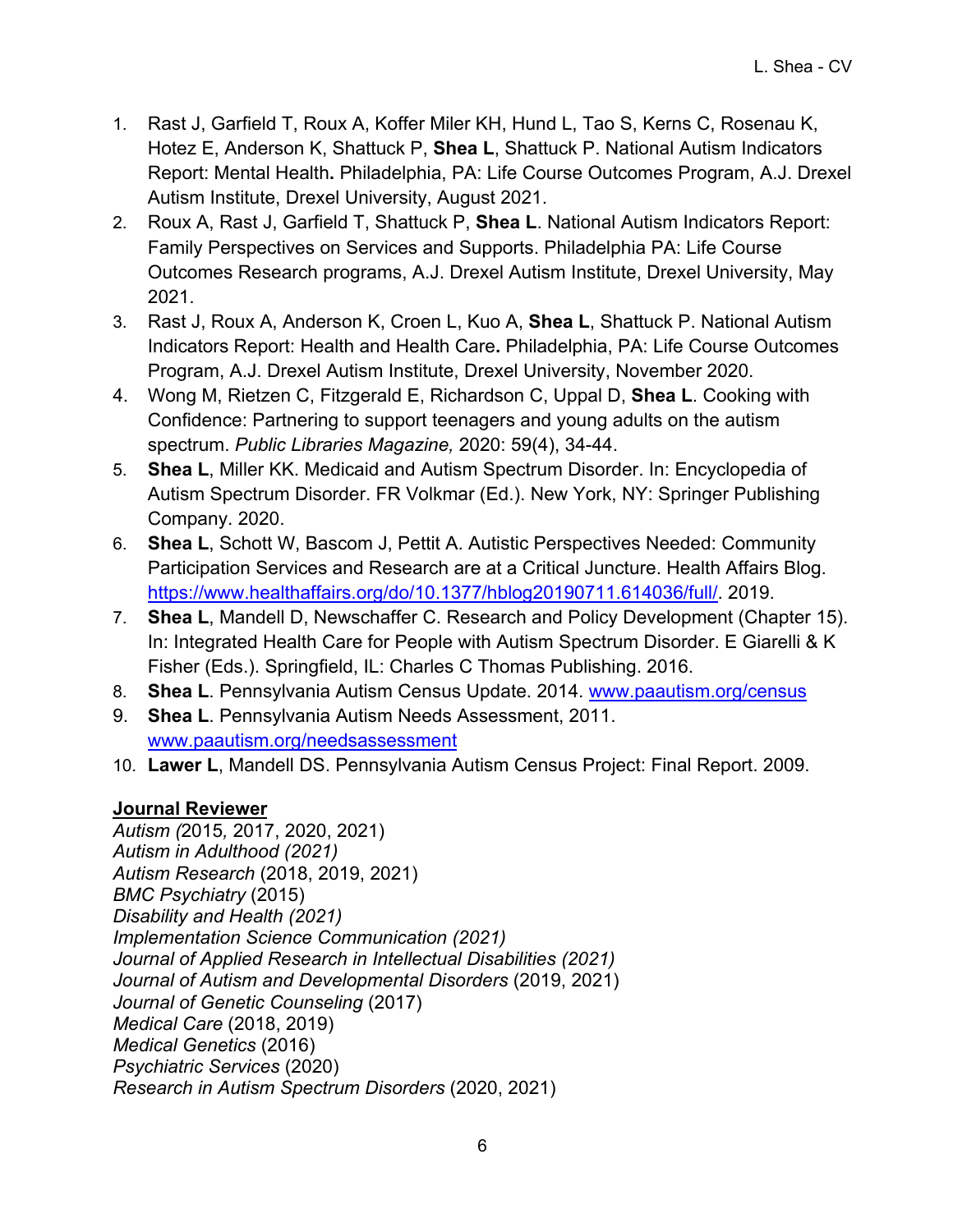### **Editorial Activities**

2019 – present Editorial Board, *Positive Approaches Journal* Lead, Data Discoveries section

### **Selected Presentations**

### *Oral Research Presentations*

*Navigating Difficult Discussions: Exploring the Lived Experiences of Autistic Adults and their Family Members Regarding Transition, Criminal Justice, and Sexuality.* AUCD National Conference. Panelist. November 2021.

*A National Profile of Social Determinants of Health among Medicaid Enrollees with Intellectual Disability, Autism Spectrum Disorder, or Mental Health Diagnoses*. American Public Health Association (APHA) Annual Meeting. October 2020.

*Racial and Ethnic Disparities in Increasing Reported Service Needs Among Caregivers of Children with Autism from 2010 to 2017: Results from a Large, Statewide Needs Assessment Survey*. American Public Health Association (APHA) Annual Meeting. October 2019.

*Visualizing Data Comparisons: A Case Study Using the PA Autism Needs Assessment*. 2019 Pennsylvania Data User Conference. Harrisburg PA. June 2019.

*Experiences of Individuals in Communities from Diagnosis to Adulthood: Results from a Large State Needs Assessment Survey*. International Society for Autism Research Annual Meeting. Panel Presentation Moderator. May 2019.

- *Comparing Parent-Reported Autism Diagnoses to Administrative Claims* (Co-Presenter)
- *Self-Reported Health Status Among Individuals with Autism* (Co-Presenter)
- *Community Participation Experiences and Preferences among Adults with Autism* (Lead Presenter)
- *Correlates of Successful Living Arrangements among Adults with Autism* (Co-Presenter)

*Service Eligibility Among Adolescents with Autism Spectrum Disorders Transitioning to Adulthood*. International Meeting for Autism Research Annual Meeting. May 2013.

*Autism in an Adult Psychiatric Inpatient Population*. International Meeting for Autism Research Annual Meeting. May 2008.

### *Invited Presentations*

*Leveraging National Claims Data to Profile Genetic Testing and Genetic Counseling among Children with ASD*. National Institutes of Health, Neurodevelopmental Disorders Scientific Interest Group (NDD SIG). October 2020.

*The Changing Medicaid Landscape for Autistic Individuals.* Impactful Interactions: Autism Spectrum Disorder and the American Legal System. Drexel Law Symposium. October 2020.

*Evaluation of the Community Autism Peer Support Program*. Pennsylvania Autism Training Conference (Panel Presentation). September 2020.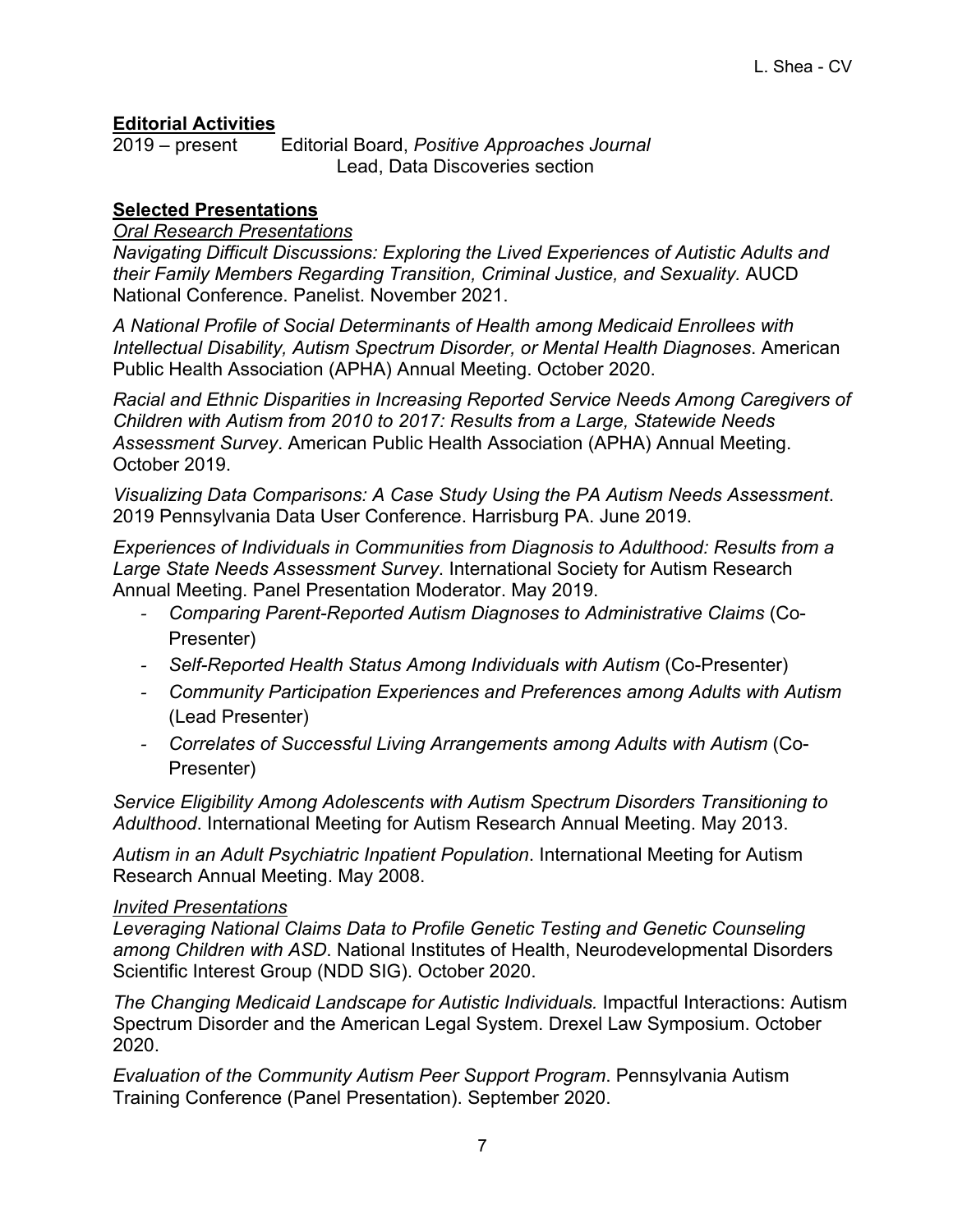*Pennsylvania Autism Needs Assessment Update: Preliminary Findings*. National Autism Conference. August 2019.

*Evolving Autism Policy: National, State, and City Approaches*. Penn State College of Health and Human Development, Health Services Research Colloquium. March 2019.

*Emerging Autism Policy Approaches: Data Challenges and Opportunities*. Temple University School of Social Work. February 2019.

*Act 62: Pennsylvania Implementation*. Pennsylvania Bar Institute. March 2017.

*Autism Needs in Pennsylvania and Philadelphia*. Community Behavioral Health (CBH). May 2016.

*How Should We Influence Policy-Making, Prioritize Lines of Inquiry, and Form Teams? Organizing and Maximizing Integrated Care: Current Update and Future Directions.* Creating Integrated Healthcare Services for People with Autism Spectrum Disorder. November 2014.

*Pennsylvania Autism Census Update*. National Autism Conference. June 2014.

*Autism Prevalence and Needs*. Philadelphia Family Court. June 2014.

*Pennsylvania Autism Census*. Philadelphia Special Needs Consortium. January 2014.

*Autism: Public Health Science and Public Health Practice*. Drexel-Health Partners Grand Rounds Lecture Series. January 2012.

*Using Data to Identify Needs of Pennsylvanians Living with Autism*. Pennsylvania Autism Training Conference. May 2011.

*Linking Data to Autism Service Delivery*. Pennsylvania Data User Conference. September 2007.

#### *Poster Presentations*

*Achieving Employment Success in Adult Autism-Specific Medicaid Programs.*  International Society for Autism Research. June 2020.

*Linking Self-Reported Service Needs to Claims-Based Service Use: Policy, Program, and Planning Implications.* Autism Speaks Thought Leadership Summit on Transition to Adulthood. October 2019.

*Trends in the Completion of Community-Prioritized Initiatives of the Philadelphia Autism Project: Barriers and Successes*. American Public Health Association. October 2019.

*Community Needs of Individuals with ASD and their Families Living in Philadelphia*. Reimagining Health in Cities: Challenges and New Directions, Drexel University Urban Health Collaborative. September 2019

*Housing Needs of Individuals with ASD and their Families Living in Philadelphia*. Reimagining Health in Cities: Challenges and New Directions, Drexel University Urban Health Collaborative. September 2019

*State Variation in Medicaid Program to Serve Adolescents and Adults with Autism and Intellectual Disability*. AcademyHealth. June 2019.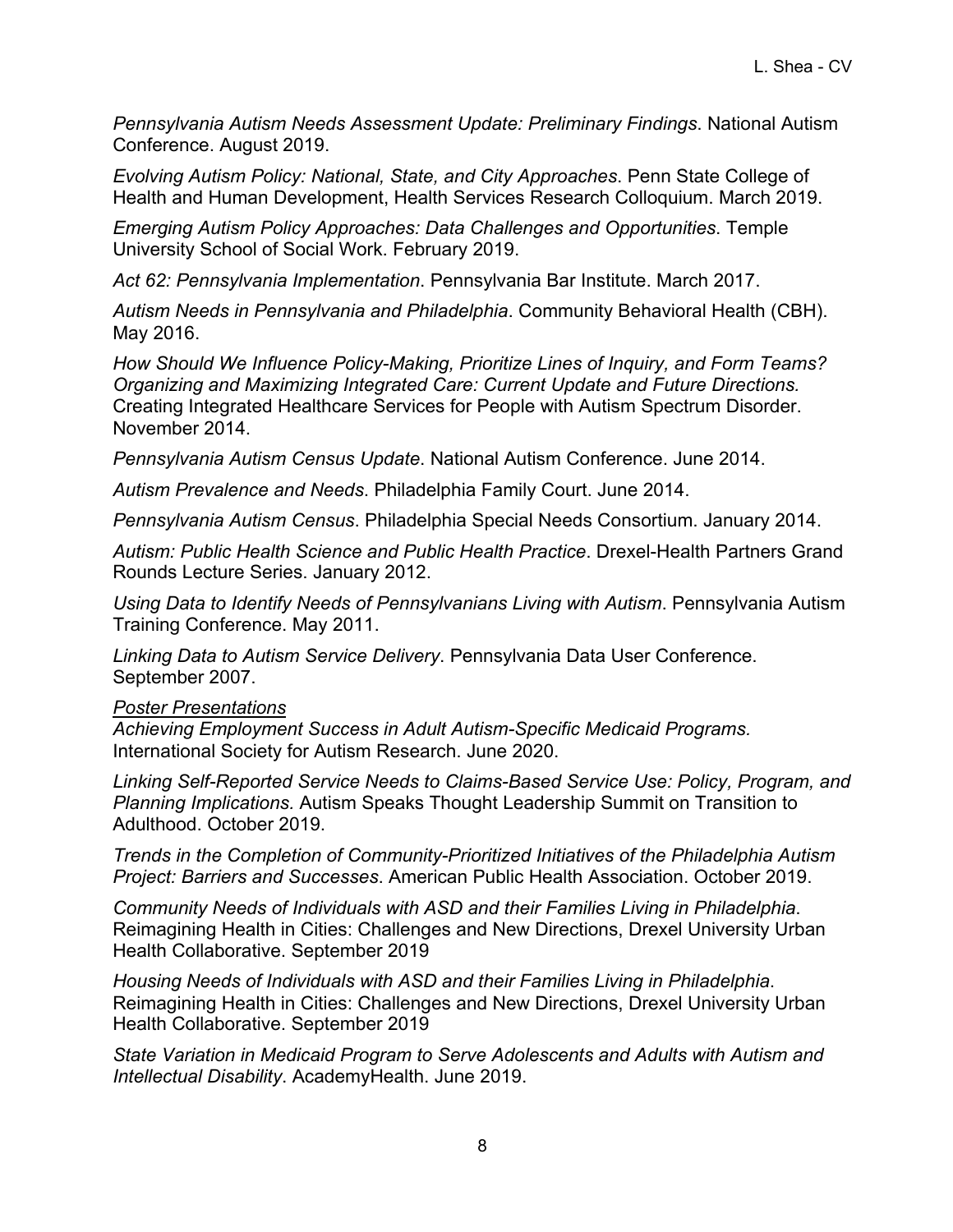*Evaluation of a Certified Autism Peer Support Service Model: Implementation Challenges and Successes*. International Society for Autism Research Annual Meeting. May 2019.

*The Period Risk Evaluation: A Tool to Identify Risk for Unwanted Outcomes Among Adults with Autism*. International Society for Autism Research Annual Meeting. May 2018.

*Identifying Previous Service Experience and Needs Among Individuals with Autism Waiting for Services*. International Society for Autism Research Annual Meeting. May 2018.

### *Webinars*

*Using Autism Research to Inform Policy: Successes, Lessons, and Challenges*. AIR-P Webinar. March 2021.

*Safety in the Community*. Families Creating Communities for Adults with Special Needs (CCAN). December 2020.

### *Abbreviated Presentation Formats*

*Autism and Mental Health: The Mental Health National Autism Indicators Report.*  Interagency Autism Coordinating Committee. October 2021.

*Medicaid Policy. Moms and Money Podcast.* November 2021.

*Resolution No. 210128. Community Autism Peer Support Program, People with Disabilities and Special Needs Committee.* Philadelphia City Council. June 2021.

*School Discipline, Hospitalization, and Police Contact Overlap Among Individuals with Autism Spectrum Disorder*. Social Science Faculty Research Forum, Drexel University. June 2019.

*Measuring Implementation of a Community Peer Support Service for Transition Age Youth with Autism*. Drexel University Urban Health Collaborative. April 2019.

### **Academic and Teaching Responsibilities**

### *Courses*

Using Data to Drive Policy and Practice, Drexel Dornsife School of Public Health, Department of Health Management and Policy, 2016, 2021

- Policy Analysis in the Trenches, Urban Health Summer Institute, Drexel Dornsife School of Public Health, 2020
- Big Data Uses in Public Health, Urban Health Summer Institute, Drexel Dornsife School of Public Health, 2020

### *Guest Lectures*

Health Research Methods, Thomas Jefferson University, October 2020

### *Mentorship*

*Fulbright Visiting Scholar/Researcher*

- Wainesten Camargo da Silva, Sociodemographic data and public policies on autism: Transferring the experience of the United States to Brazil.

*K Award Mentorship*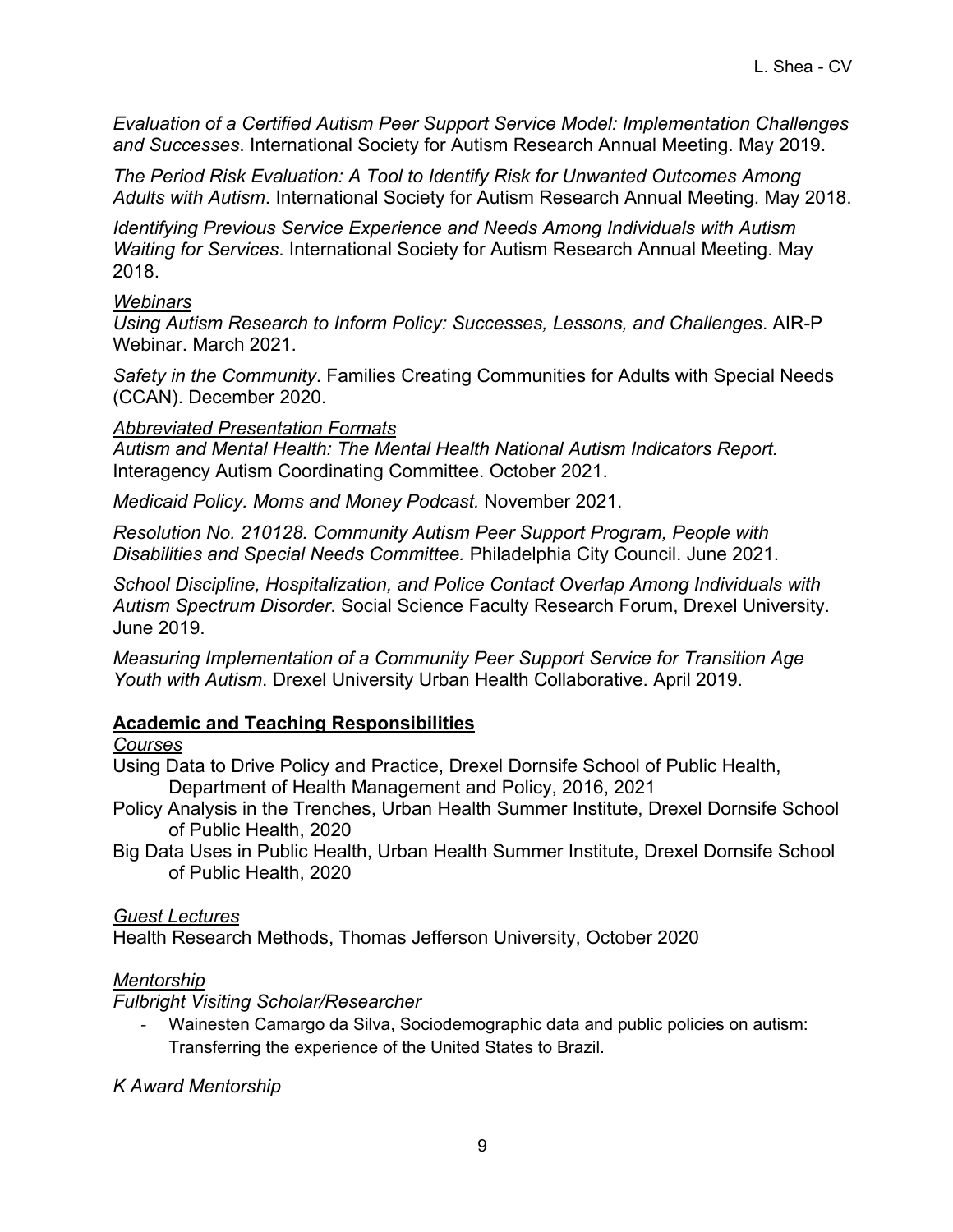- Irene Headen, PhD, Assistant Professor. *Systems Science Approaches to Understand Neighborhood Opportunity and Racial/Ethnic Disparities in Maternal Morbidity*. National Institute on Minority Health and Health Disparities, 1K01MH015291.

### *Current Postdoctoral Fellows*

- Wei Song, PhD, Post-doctoral Researcher. *Getting Out There: Identifying Individual, Environmental, and Service Use Factors Associated with Community Participation among Adults with Autism Spectrum Disorder*. Funded by the Eagles Autism Foundation; Co-mentor.
- Hillary Steinberg, PhD, Post-doctoral Researcher.

### *Dissertation Committees*

- Committee member, Kaitlin Koffer Miller (Health Management and Policy, DrPH), Drexel University, anticipated defense 2022.

### *Doctoral Students*

| $2020$ – present | Meghan Carey, PhD Epidemiology (faculty co-mentor) |
|------------------|----------------------------------------------------|
| $2021 - present$ | Katherine Ardeleanu, PhD Health Services Research  |

### *Advising*

*MPH Students* 

- 2021 Ali Nada, Health Management and Policy (faculty advisor)
- 2018 Katya Nekstrova, Health Management and Policy
- 2017 Michael Thomas, Epidemiology and Biostatistics
- 2016 Joy Brown, Epidemiology and Biostatistics
- 2015 Diana Worsley, MPH Health Management and Policy
- 2014 Paul Turcotte, MPH Epidemiology and Biostatistics
- 2014 Mary Mathew, MPH Health Management and Policy
- 2013 Kaitlin Koffer Miller, MPH Health Management and Policy
- 2013 Erica Rohloff, MPH Community Health and Prevention
- 2013 Tawny Vu, MPH Health Management and Policy

### **Professional Memberships**

2018 – present AcademyHealth 2017 – present Association for Public Policy Analysis and Management 2012 – present National Autism Leadership Collaborative 2010 – present American Public Health Association Mental Health Section member, 2010 – present 2006 – present International Society for Autism Research

### **Professional Activities and Leadership**

2020 – present Board Member, University Research Computing Facility, Drexel **University**